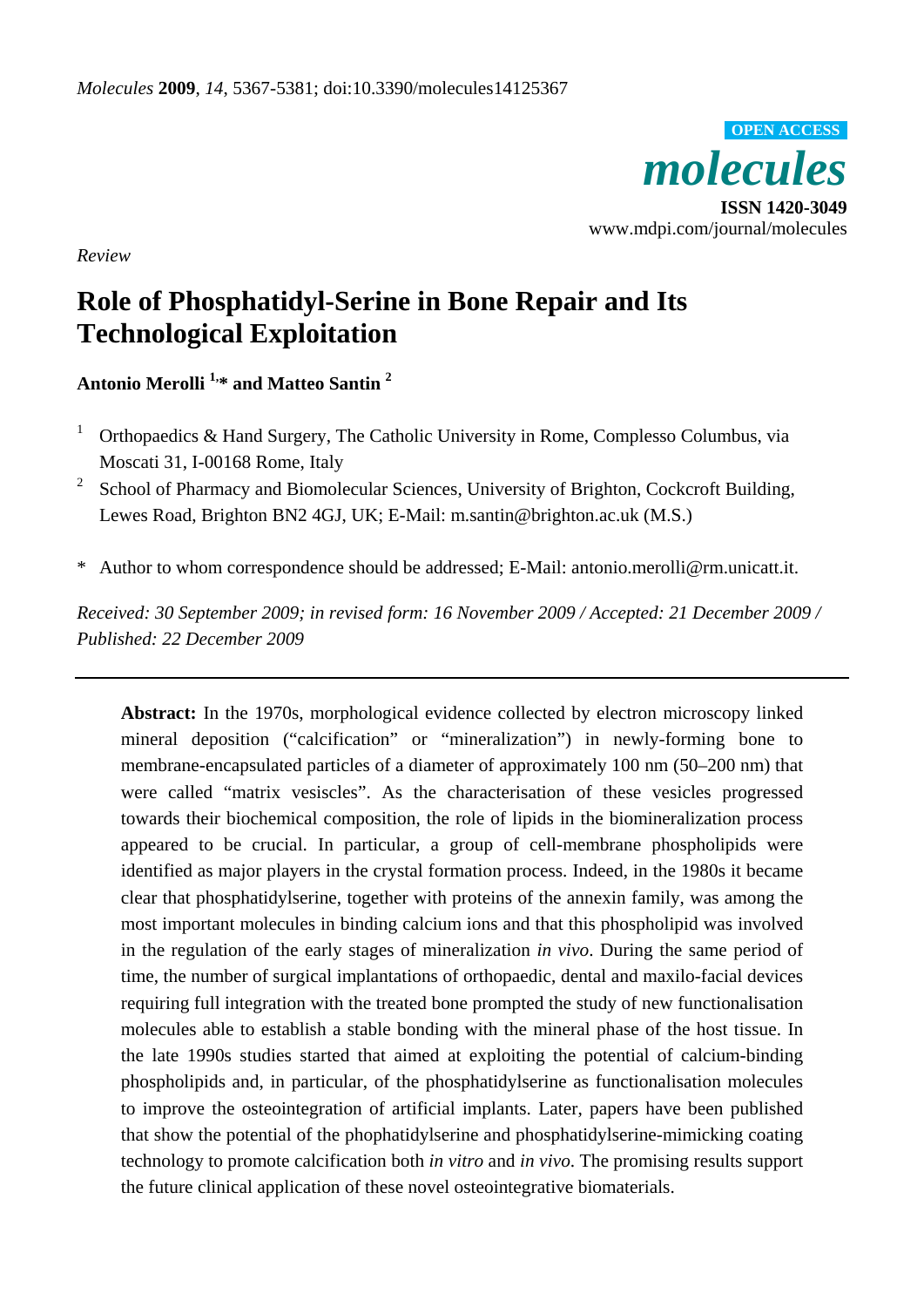**Keywords:** phosphatidylserine; matrix vesicles; bone; biomineralization; artificial implants

### **1. Bone structure and function**

Bone plays fundamental mechanical and protective functions in vertebrates. These functions are successfully exerted by the unique combination of a mineral phase deposited on a proteic template. Ossification is the formation of bone by the activity of cells termed "osteoblasts" which deposit the proteinaceous matrix (the osteoid tissue) and later promote the deposition of minerals which they take from the blood. This process of mineral deposition is called "mineralization". Alternatively, the process is also indicated as "calcification" to emphasise the calcium-based composition of the mineral phase [1]. However, osteoblasts are not the sole cell type responsible for the mineralization process: "chondrocytes" (the cells of the cartilage) are able to promote the "endochondral ossification" [2] and "odontoblasts" (the cells of the teeth) produce mineralized dentin [3].

As any other tissue of the vertebrate and human body, bone is a living tissue that undergoes a continuous remodelling process where the older bone is continuously resorbed by the activity of some cells, the so called "osteoclasts", and gradually replaced by newly-formed tissue deposited by bone producing cells. "Bone turn-over" is the term which defines this continuous cycle of bone resorption and apposition which is driven by these types of cells. Bone turn-over is finely tuned by biochemical signaling (hormonal, autocrine and paracrine) and is the result of a complex series of biochemical and cellular interactions. These events contradict the apparently inert nature of the bony tissue. Indeed, the annual rate of bone turn-over in a healthy individual ranges from 10% to 20% percent of the whole skeleton [1].

Alongside the biochemical signaling, bone is deposited in proportion to the compressive cyclic load that the tissue has to sustain. A microscopic analysis shows that bone deposition follows the lines of mechanical stress. Therefore, each bone segment constantly adapts its inner structure to the applied loads, a process termed "Bone Remodelling" [1,4–6]; this phenomenon can be easily seen at work also during the fracture healing process [7–9] or during bone regeneration by limb lengthening techniques [10–11].

The organic matrix of bone is composed primarily of collagen, a fibre-arranged protein that provides flexibility to the tissue. Collagen accounts for approximately 10% by weight of the adult bone mass. Bone is mainly composed of a mineral phase made of carbonated hydroxyapatite (about 65% of adult bone mass). Water comprises approximately 25% of adult bone mass. Collagen fibers have great tensile strength while the calcium phosphate phase offers compressive strength. These properties are enhanced by the intimate bonding of the organic and mineral phase to provide the unique tensile and compressive properties of the bony tissues [1,12].

# **2. Matrix Vesicles**

In 1969, following an electron microscope investigation, Anderson reported the presence of "matrix vesiscles" (MVs) associated with the process of bone calcification [13]. The same author has reviewed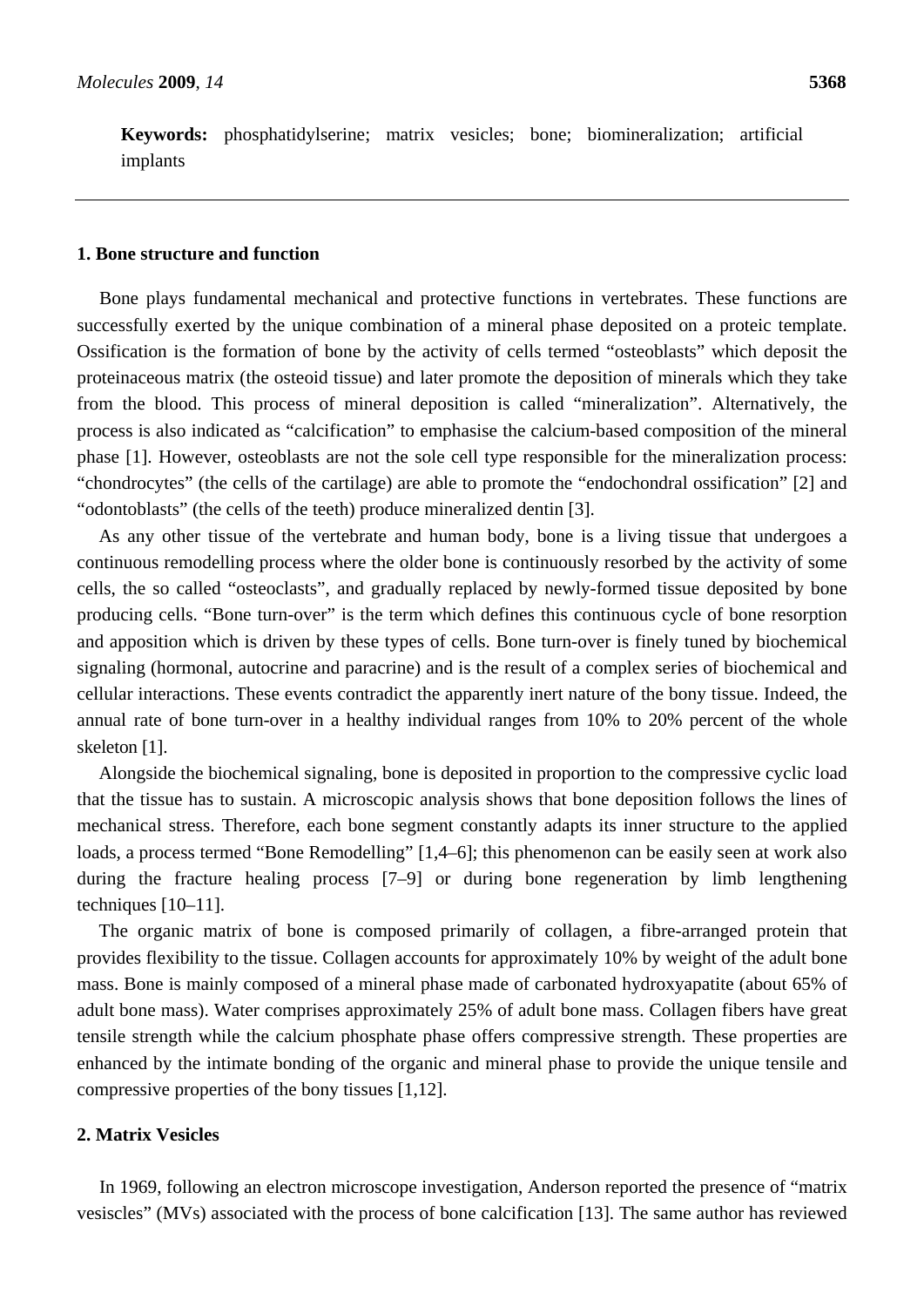this topic after thirty years of research [14–16] describing the MVs as extracellular membrane-invested particles of approximately 100 nm (50–200 nm) in diameter. The description highlights that these particles are 'selectively located at sites of initial calcification in cartilage, bone and predentin' and that they are the nucleation centres for the early formation of apatite crystals. In particular, it has been reported that these early crystal nuclei are formed within the MVs in close proximity to their bilayered phospholipid membrane. Anderson proposed that the MVs biogenesis takes place at 'polarized budding and pinching-off of vesicles from specific regions of the outer plasma membranes of differentiating growth plate chondrocytes, osteoblasts, and odontoblasts'. More recently, he reported how MVs initiate and promote also a variety of forms of pathological calcification [16]. Polarized release of MVs into selected areas of the developing bone matrix prevents the non-random distribution of calcification. The early formation of crystal nuclei within the MVs (phase 1) is enhanced by the activity of both specific enzymes phosphatases, *i.e.,* alkaline phosphatase, adenosine triphosphatase and pyrophosphatase, and by calcium-binding molecules like those of the Annexin family (AnxA1, AnxA2, AnxA5 and AnxA6) and like phosphatidylserine (PS); all these macromolecules are localised within or near to the MV membrane. The so-called Phase 2 of the biomineralization begins with the release of the crystals from the MVs, a process that exposes the preformed hydroxyapatite crystals to the extracellular fluid. The extracellular fluid normally contains sufficient  $Ca^{2+}$  and  $PO<sub>4</sub><sup>3-</sup>$  to support continuous crystal growth, with the preformed crystals serving as nuclei (templates) for the formation of new crystals by a process defined as homologous mineralization.

## **3. Phospholipids and Calcification**

In the first part of the 1970s a series of papers were published that focused on the characterisation of the MVs and on their role in initial stages of calcification [17–25]. At the same time, other investigators evidenced the role of lipids in calcification [26–31]. In 1976 Vogel wrote that two current areas of research on hard tissues were focused upon: (a) acidic lipids associated with the local mechanism of calcification, and: (b) the presence of MVs as the loci for initial mineralization. The author concluded that "data which show that acidic phospholipids are a component of the vesicle membrane provide a common denominator between these two areas" [32]. Studies, then, converged on this "lipid-induced calcification" [33] and several phospholipids, in particular PS, were found to play a key role (Figure 1).

It was highlighted that MVs had an overall lipid content higher than either the membrane or cell fractions and that they were significantly enriched in serine-phosphoglycerides and cholesterol. Despite their different composition, these data supported the view that they were derived from the plasma membrane of the cell as earlier conclusions based upon morphological and enzymological evidences had already suggested [28].

To study the effect of phospholipids on the conversion of amorphous calcium phosphate (ACP) to crystalline hydroxyapatite (HA), *in vitro* experiments were conducted in the presence or absence of PS and other phospholipids. In particular, it was demonstrated that PS and other phospholipids possessing either anionic or negatively-charged zwitterionic properties were able to bind calcium and that they were effective in stabilising ACP. These data were extrapolated to suggest that lipids may play a role in the control of physiological mineralization *in vivo* [29].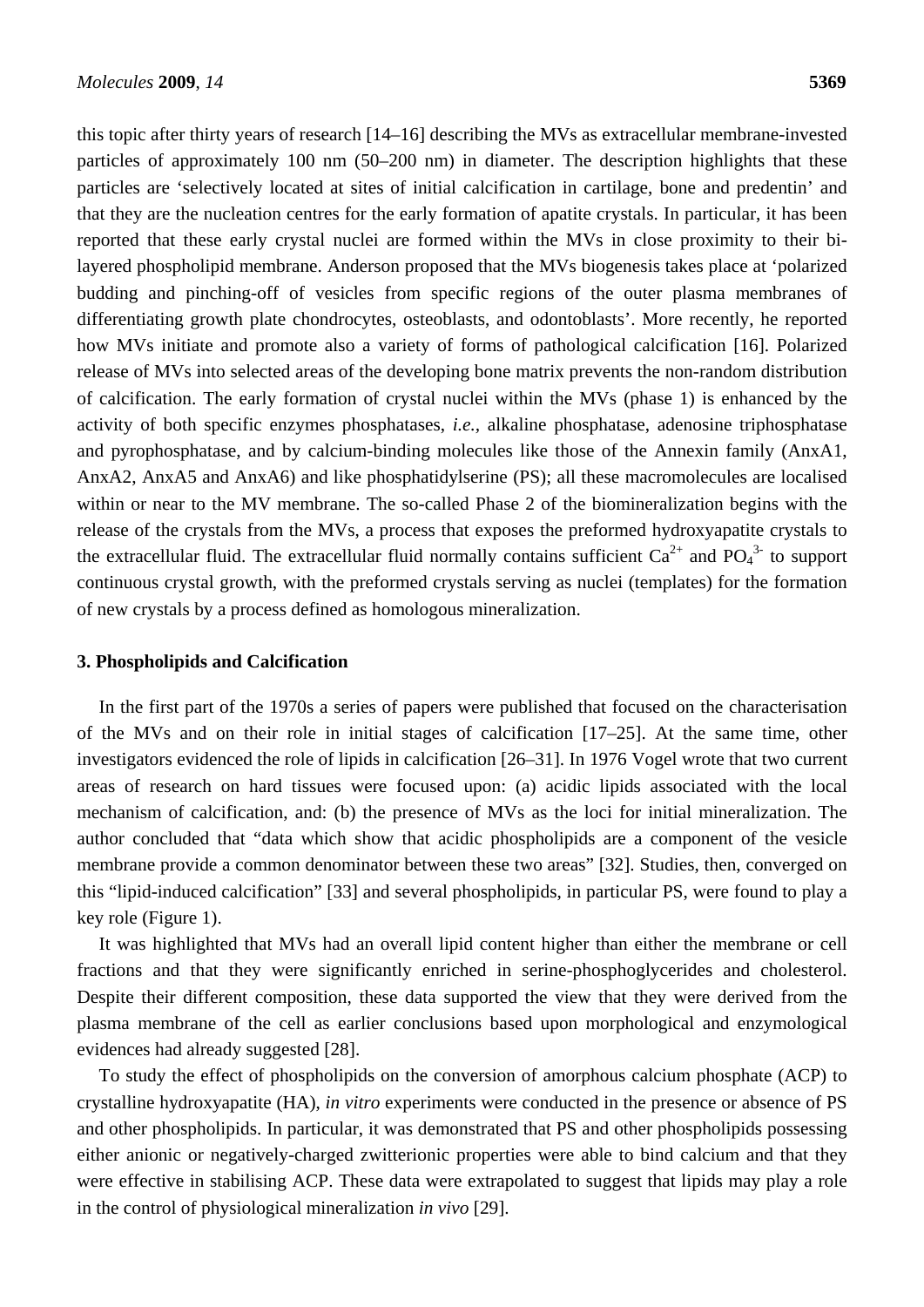Histochemistry studies showed that areas of early mineralisation were intensely stained by lipidspecific dyes. Later, these lipids were isolated and biochemically characterised as phospholipids. The two predominant species were PS and phosphatidyl inositol (PI). Therefore, it was proposed that these phospholipids were among the most active nucleation sites of apatite crystal formation in MVs [30]. In 1976 Wuthier reported that MVs were rich in cholesterol, free fatty acids, sphingomyelin, glycolipids, lysophospholipids, and PS, while they were depleted of phosphatidylcholine and ethanolamine. As indicated by Anderson, Wuthier also reported that that MVs originate from a budding process of the chondrocyte surface membrane. Furthermore, Wuthier highlighted that metabolic studies had indicated that the MVs formation is a relatively rapid biochemical process (*i.e.,* less than 6 hours) involving both lipid synthesis and degradation [31]. Wu, in 2002, reported on MVs composition showing that phosphatidylserine forms complexes that accompany mineral formation, while degradation of other membrane phospholipids apparently enables egress of crystalline mineral from the vesicle lumen [34].

# **4. A Role for Phosphatidyl-Serine**

Although electron microscopic morphological studies have continued until recently [35–37], the bulk of research has focused on a full characterisation of the structures responsible for the early stages of calcification. These studies seemed to indicate that this process occurs within the MVs because of a more complex assembly of proteins and lipids; some authors have termed these assemblies as "nucleators". The nucleator of bone matrix calcification was described as a protein-phospholipid complex where phospholipids were identified as mono and diphosphoinositides and PS [38]. Between these two macromolecules, PS was identified as the major phospholipid constituent [39]. Parathyroid hormone was found to affect the calcium/PS stimulated phosphorylation of proteins in bone [40] and the enrichment of MVs by PS was correlated with the rapid accumulation of  $Ca^{2+}$  in the MV interior [41].

Subsequent work gradually led to the identification of the proteins of the lipid-protein complex. A quantitatively prevalent group of the MV proteins, the acidic phospholipid-dependent  $Ca^{2+}$ -binding proteins (APD-CaBP), were found to be immunologically related to the annexin family [42].

Calcifiable proteolipids were postulated to enhance apatite deposition by structuring membrane PS molecules into a conformation conducive to mineral formation. Annexin and anchorin CII, a protein known to bind type II collagen, were closely correlated [43]. A further characterisation highlighted the presence of annexin V, a type of ion-selective  $Ca^{2+}$  channel protein that possesses selective collagen binding properties [44] and can be defined as a PS-dependent  $Ca^{2+}$ -binding protein; it was found to be the major protein in the nucleation core [45]. Other investigations have established that calcium uptake by MVs depends on the binding of annexin V to collagen type II and type X and that annexin V plays a major role in the MV-initiated cartilage calcification as a collagen-regulated calcium channel [46].

In 1997, while studying the process of calcification in liposomes (artificial membranous lipid vesicles), Kirsch speculated that since the lipid composition of matrix vesicles is rich in PS, it may regulate annexin V function. In particular, a significant  $Ca^{2+}$  influx in presence of annexin V occurred only in liposomes containing a high PS content. His studies indicate that PS-rich bilayers induce the formation of a hexameric annexin V, possibly leading to a  $Ca^{2+}$ -dependent insertion of annexin V into the phospholipid bilayer and to the establishment of annexin V-mediated  $Ca^{2+}$  influx into MVs or liposomes [47].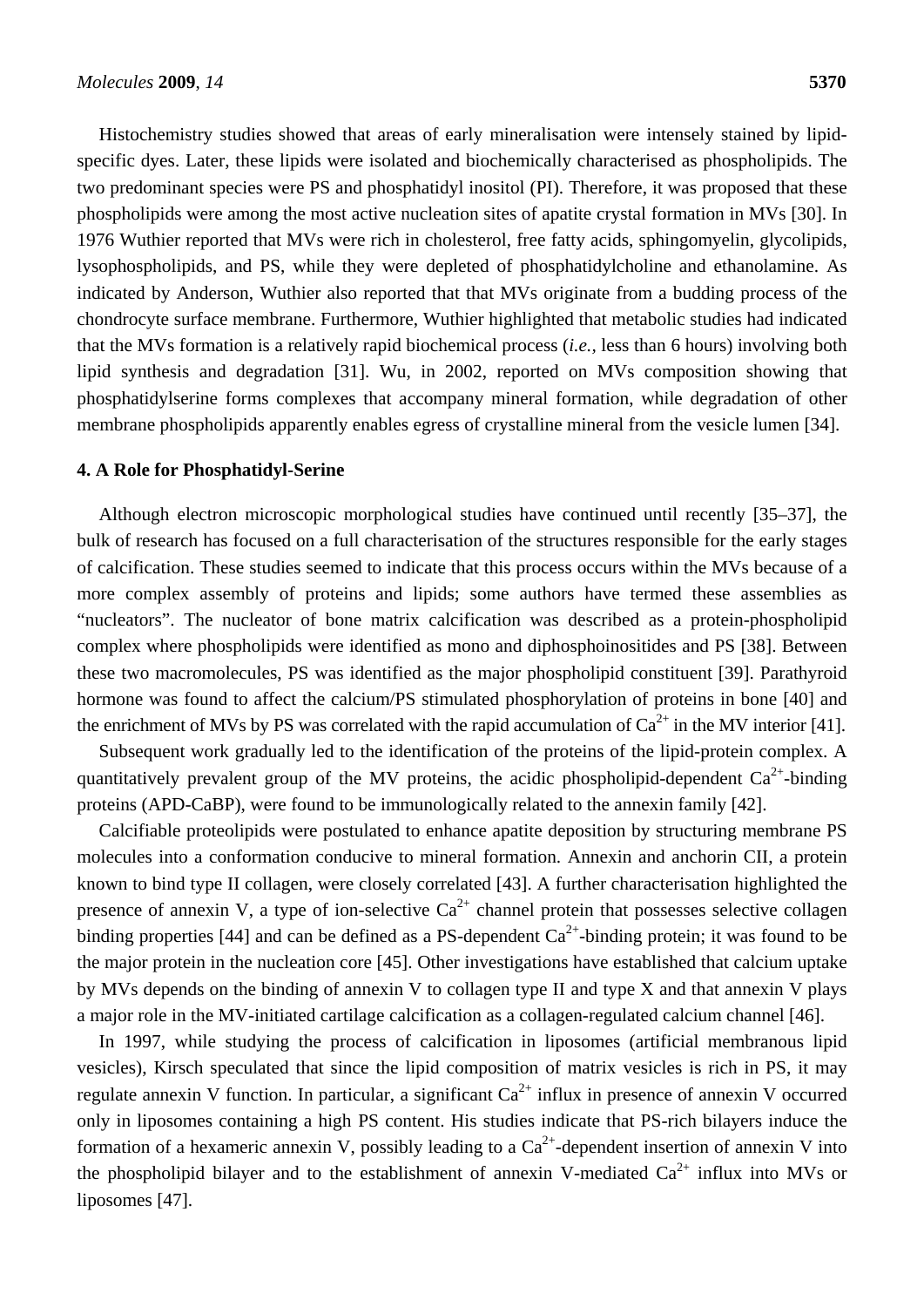**Figure 1.** A "skeleton" model of 1-palmitoyl-2-oleoyl-SN-glycero-3-phospho-L-serine built by the first author in 1981. The carbon tail on the right is shown partially.

To emphasise the important role played by MVs in biomineralization, Genge, Wu and Wuthier have recently stated that MVs "are involved in *de novo* mineral formation by nearly all vertebrate tissues". These authors have summarised the biomineralization potential of these structures in the composition of their nucleation core that they reported to be composed of three principal interacting constituents: (i) the amorphous calcium phosphate (ACP), (ii) calcium-phosphate-lipid complexes (CPLX) formed by ACP partially combined with PS and (iii) annexin A5 (AnxA5). AnxA5 synergistically activates PS-CPLX transforming it from a very weak nucleator of mineral formation into a potent nucleation site [48–51].

Other proteins than the annexin family can bind to PS such as the milk fat globule epidermal growth factor 8 (MFG-E8) [52–55]; a product of the growth arrest-specific gene 6 (Gas6) [55–58]; the developmental endothelial locus-1 (Del-1) [59]; the serum-derived protein S [60–61]; the T cell immunoglobulin mucin protein 4 (Tim-4) [62–66]. Although, there are no experimental evidence of possible implications of these proteins in matrix-vesicles-induced mineralization, one can not exclude that they may be implicated in cell-induced and/or extracellular-induced mineralization.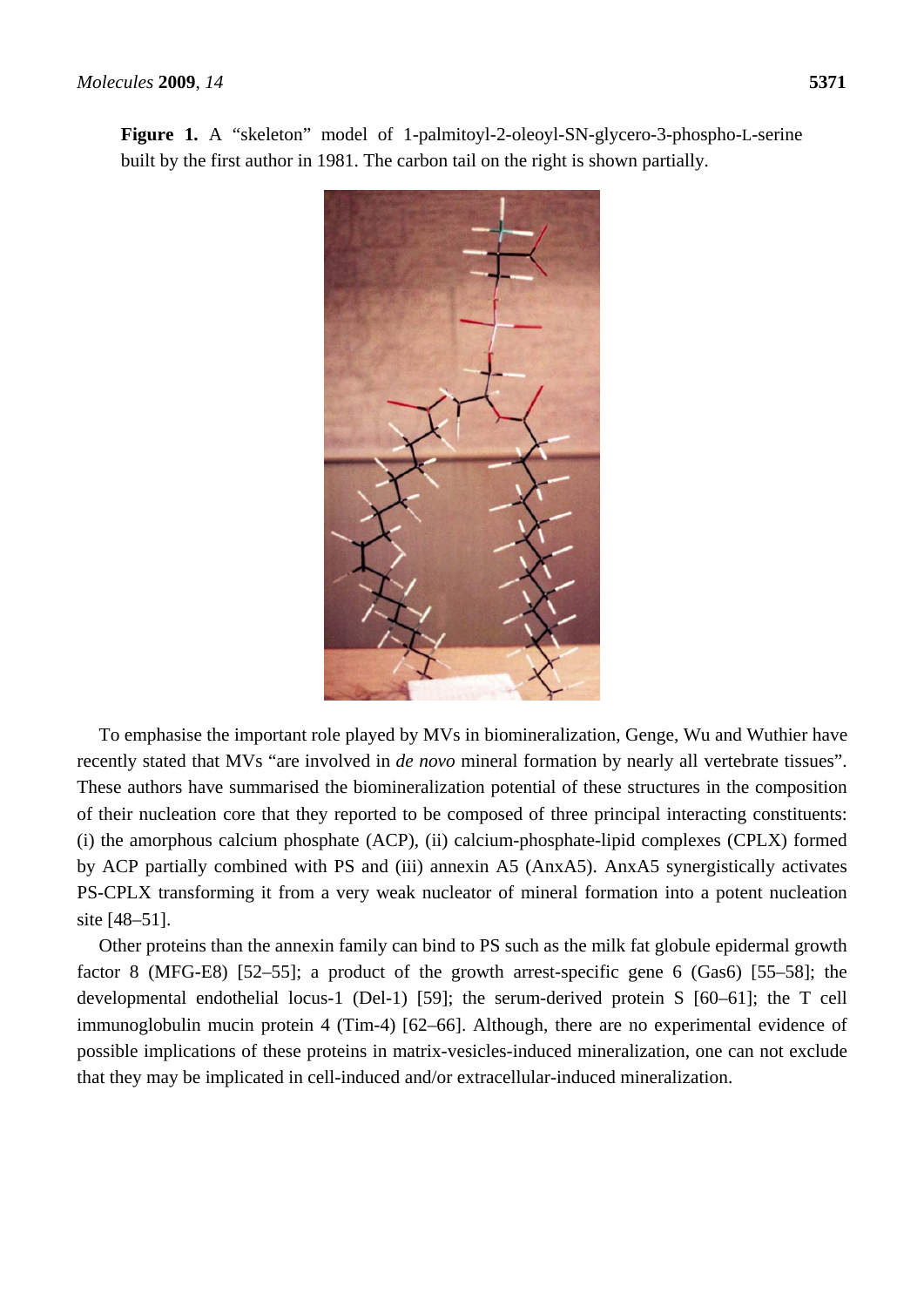## **5. Technological Application of Artificial MVs**

It is widely accepted that the integration of artificial implants into the treated bone depends on the ability of the material to support the early apposition of newly synthesized bone at the implant surface. In 1995, Braun placed titanium implants in the right tibias of rats following ablation of the marrow showing that MVs and PS content as well as alkaline phosphatase and phospholipase A2 activity were increased showing a peak after 6 days. However, the same study highlighted that these levels were lower than those observed in bone healing in absence of the implant [67].

In 1998, Taylor synthesized a PS-amorphous calcium phosphate complex as a model of the matrix vesicle system [68]. In 2000, Sela studied osteogenesis around implants and observed that this process depended on the migration of osteoprogenitor cells to the implant site as well as to their ability to synthesise and secrete a mineralising extracellular matrix. The study concluded that as osteogenesis around implants is similar to the new bone formation, the mechanism by which the cells calcify their matrix involves MVs in a process of "primary mineralization" [69]. Parallel studies proposed liposomes as model structures for biological calcification processes and showed that these structures were able to promote calcification and accelerate the formation of bone-like tissue [70].

In 2002, Camolezi and co-workers standardized a method for an alkaline phosphatase-liposome system to mimic matrix vesicles. The 395 nm diameter of the alkaline phosphatase-liposome system was relatively homogeneous and stable when stored at 4 degrees Celsius and by this system the kinetic behavior of the incorporated enzyme was examined *in vitro* [71].

# *5.1. Calcium-binding phospholipids as coating molecules of medical implants: Early evidences of their osteointegrative potential*

*In vitro* coating of implantable materials was experienced to evaluate the effect of different phospholipid coatings on osteoblast responses. In 1998, the team at the School of Pharmacy and Biomolecular Sciences, University of Brighton, UK, started a collaborative project (acronym: Lipostin) sponsored by the European Commission that involved partners from different European countries. This project soon led to the developing and intellectual property protection of a novel method of coating of implants with calcium-binding phospholipids such as PS and PI (A.W. Lloyd, M. Santin, W.G. Love, S.P. Denyer, W. Rhys-Williams. Biomedical Implants, 2000, PCT/GB00/03290 [72]). Different formulations were optimised that were able to form a 3D hydrogel interpenetrating the porous surface of medical-grade titanium implants and to induce a rapid mineralization of their surface upon incubation in simulated body fluids (SBFs).

Later, by a similar approach, Satsangi tested commercially available phospholipids (phosphatidylcholine, PS and PI) converting them to their Ca-PL-PO(4) and coating commercially pure titanium grade 2 disks [73]. Using uncoated Ti surfaces as controls, cell responses to phospholipid-coated surfaces were evaluated using the American Type Culture Collection CRL-1486 human embryonic palatal mesenchymal cells, an osteoblast precursor cell line, over a 14-day period. Titanium surfaces coated with PS exhibited enhanced protein synthesis and alkaline phosphatase specific activity compared to other phospholipids and uncoated surfaces [73]. The, polar head group of phospholipids in coated surfaces was observed to have an influence on the calcium deposition as well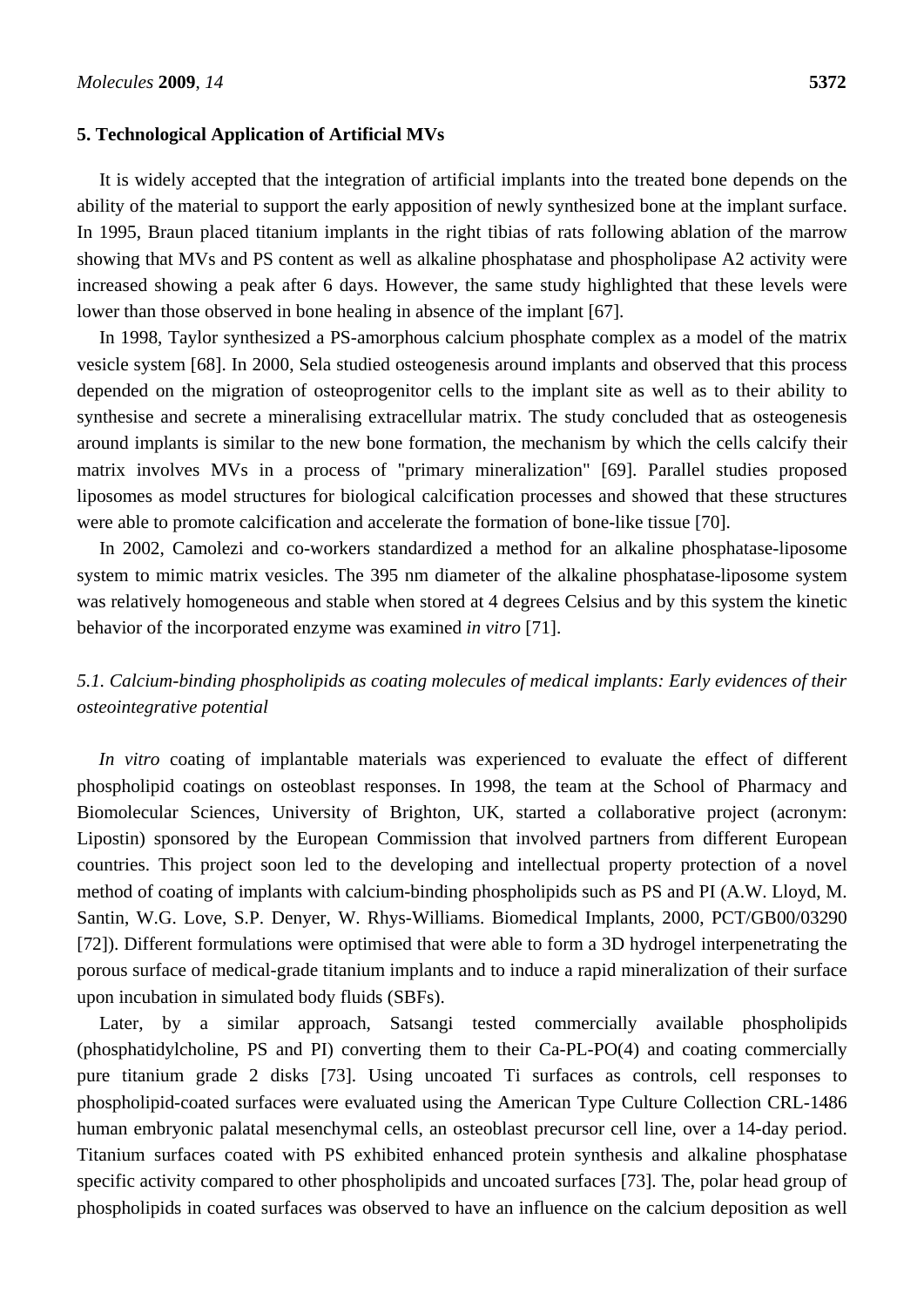as the osteoblast differentiation. Among the phospholipids evaluated, PS exhibited the strongest calcium deposition and more enhanced alkaline phosphatase specific activity [74].

Susin and co-workers recently followed a similar approach with phosphorylcholine (PC); they coated titanium implants and analyzed *in vivo* in the rabbit the biomechanical (removal torque) and histomorphometrical results. They did not find any significant differences in bone density with control implants, nevertheless they concluded that PC coating technology appears to be a viable candidate delivery system for agents in support of local bone formation at endosseous implant surfaces [75].

Following protection of the intellectual properties, a series of papers were published by the team at the University of Brighton that showed the full potential of this technology both *in vitro* and *in vivo*. Santin *et al*. showed that in PS-based coatings, deposited on titanium coupons by dip-coating, upon dehydration in a simulated body fluid lead phospholipids to quickly crosslink by calcium ions and rearranged into a three-dimensional matrix able to induce rapid formation of a calcium phosphate mineral phase. In the attempt to closely mimic the cell membrane composition, heterogeneous formulations based on the mixing of anionic phospholipids (either PS or PI) with phosphatidylcholine and cholesterol were synthesized. However, homogeneous PS coating was a more effective calcification environment than the heterogeneous formulations [72]. Other studies suggested that in addition to improving the nucleation process for new bone formation, coating titanium with phospholipids may reduce the inflammatory response, which was shown to vary depending on the formulation employed. When compared to uncoated titanium and HA-coated implant, PS significantly reduced the adhesion of the inflammatory cells, *i.e.,* the monocytes/macrophages [76]. It has been speculated that this lack of adhesion is caused by the natural role played by PS during the phagocytosis of apoptotic cells. Indeed, during the programmed cell death, the apoptosis, the PS molecules of the plasmalemma bilayer flip from the cytoplasm side of the membrane towards the cell surface. This presentation of PS molecules to the cell surface is recognized by the macrophages as a signal for the clearance of the dead cells by phagocytosis. In the case of PS-coated implants, the relatively large size of the surface does not allow the macrophages to phagocyse the foreign body; this fact produces an actual inhibition of macrofages adhesion and activation, thus provoking an eventual anti-inflamatory action of PS coating. The biocompatibility of these phospholipid-based coatings, in combination with their ability to initiate rapid mineralisation, showed that these coating could promote bone cell interactions *in vitro* and, as a consequence, had a promising potential to support implant osteointegration *in vivo* [77].

# *5.2. In vivo response to phosphatidyl-serine coating*

The promising features showed by the *in vitro* experiments on titanium implants coated with calcium-binding phospholipids prompted the validation of their osteointegrative potential *in vivo*. The aim of the *in vivo* study was to assess the ability of these biomaterials to offer an alternative to traditional osteointegrative coatings such as those based on bioactive ceramics. Indeed, bioactive ceramics such as HA are employed as coatings to enhance the fixation of metallic devices; they act as a scaffold to enhance bone formation on their surface. The osteointegrative potential of synthetic HA (the most widely used bioactive ceramic material in surgery) is linked to its chemical nature which is very similar to that of the bone mineral phase thus providing an optimal substrate for the growth of the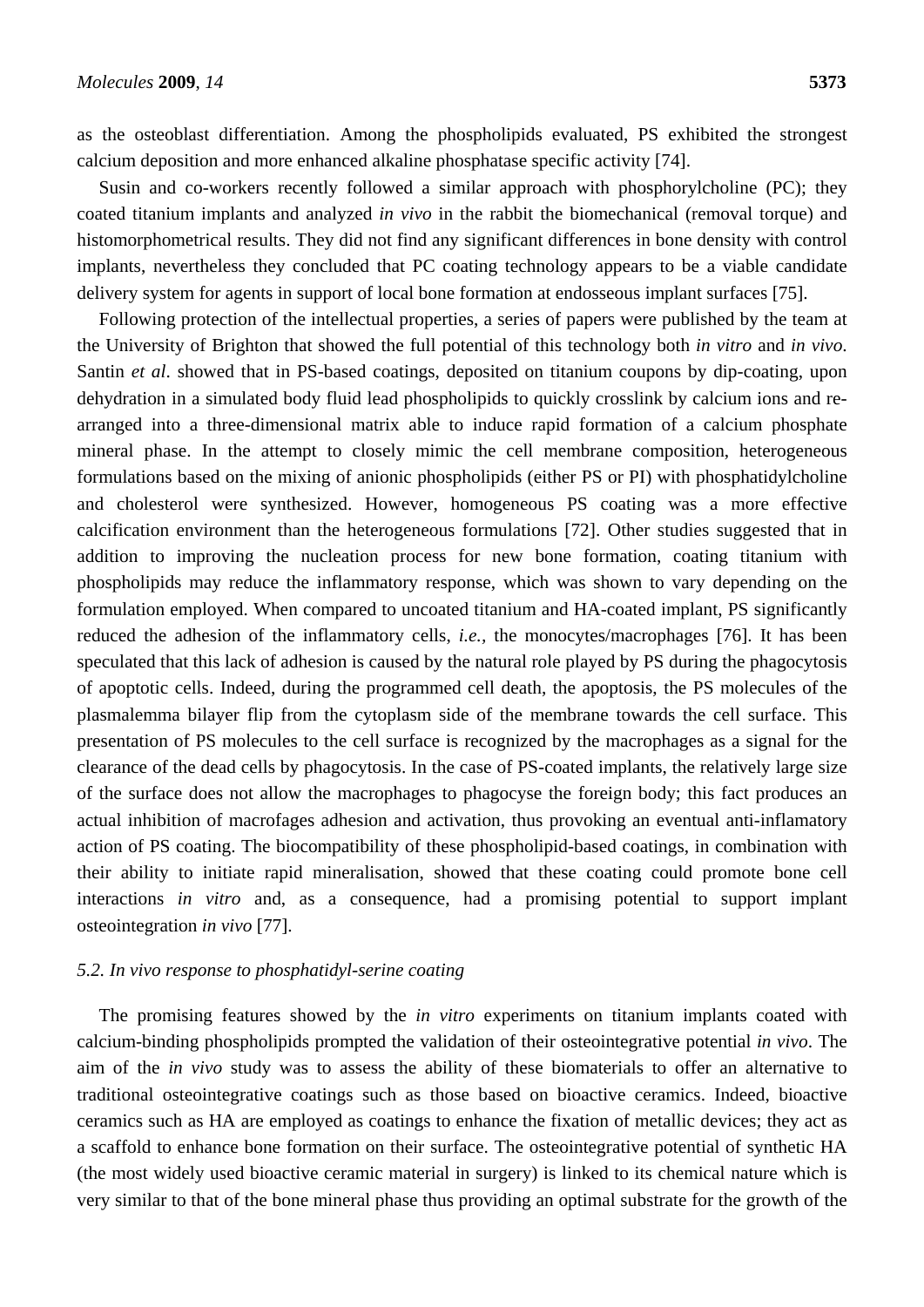osteoblasts [78]. The discovery that osteoblasts can grow easily on artificial HA, both as a bulk material and as a plasma-spray coating, improved significantly the possibility of obtaining a favorable response to the implantation of devices that were loaded or coated with HA. Not only are osteoblasts found growing on HA, but osteoclasts also are able to resorb it thus involving the biomaterial in the physiological bone turnover [79]. For these reasons, HA has rightly been considered as a biomimetic biomaterial [80] and coating an implant with HA has become an effective system to mask the foreign body nature of the underlying implant material. Nevertheless, drawbacks are associated with the use of HA. In particular, highly crystalline HA (crystallinity of 85%, according to the method of Tudor *et al*. [81]) renders the coating brittle under biomechanical stresses and prone to a slow degradation into particles [79], while lower crystalline coatings is prone to a relatively rapid degradation in body fluids [82].

Therefore, PS-based coatings seemed to offer an opportunity to generate a rapidly mineralizing substrate at the bone/implant interface. To prove this, an *in vivo* study using a well-established rabbit femoral model was adopted. The osteointegration of porous titanium implants coated with either PS or phosphatidyl choline/PS/chloresterol formulation was compared by the use of high-magnification back-scattering scanning electron microscopy (BSEM) to uncoated titanium as well as to conventional plasma spray HA coatings. Results showed that PS-based coatings were gradually resorbed while being able to promote the apposition of new bone to the metal surface at level higher than bare titanium [83].

In particular, after four weeks implantation, the control Ti shows bone trabeculae growing towards and around the implant. High magnification of the bone/implant interface, however, showed that the new bone did not establish a direct contact with the material surface. At eight and 26 weeks the titanium foam allowed the penetration of a healthy and remodelling trabecular bone throughout its porosity, but still showed areas of incomplete apposition of tissue in several specimens when analysed at high magnification. In the case of the PS-coated implants, the low magnification analysis after four weeks of implantation shows a bone formation with trabeculae growing towards the surface of the implant. The newly-formed bone was not adjacent to the implant surface when analysed at high magnification. After eight weeks, however, the newly-formed trabecular bone in-growth had invaded almost completely the porous implant establishing a direct contact with its surface in most of the areas analysed (Figure 2).

Tissue morphology at the implant surface was observed to be normal after 26 weeks when the invasion of the tissue was still readily visible and its apposition to the implant surface consolidated (Figure 3).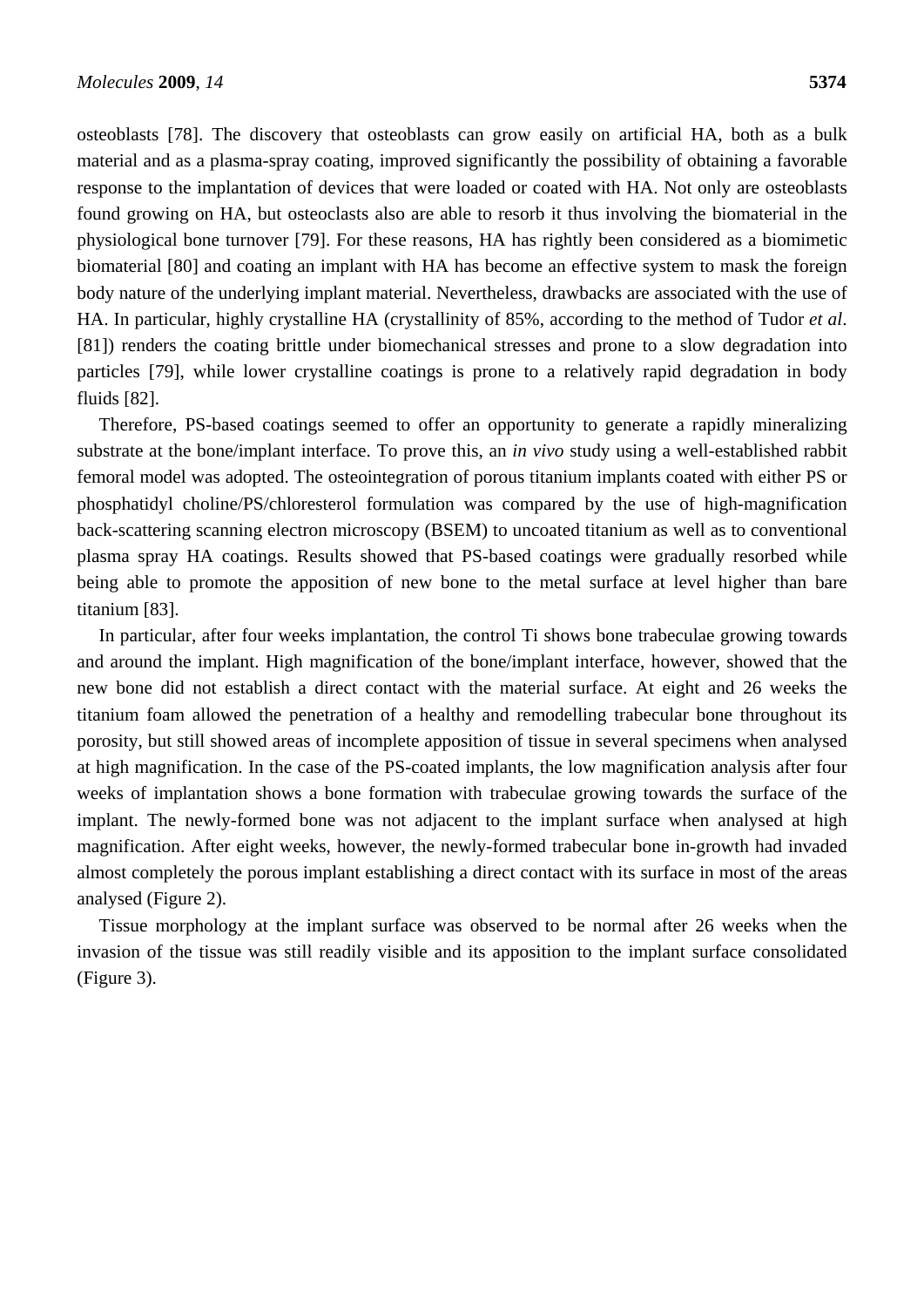Figure 2. BSEM transverse section of a PS-coated titanium foam cylinder after eight weeks of implantation into a rabbit femur (magnification 15×).



Figure 3. BSEM transverse section of a PS-coated titanium foam cylinder after 26 weeks of implantation into a rabbit femur (magnification 250×).

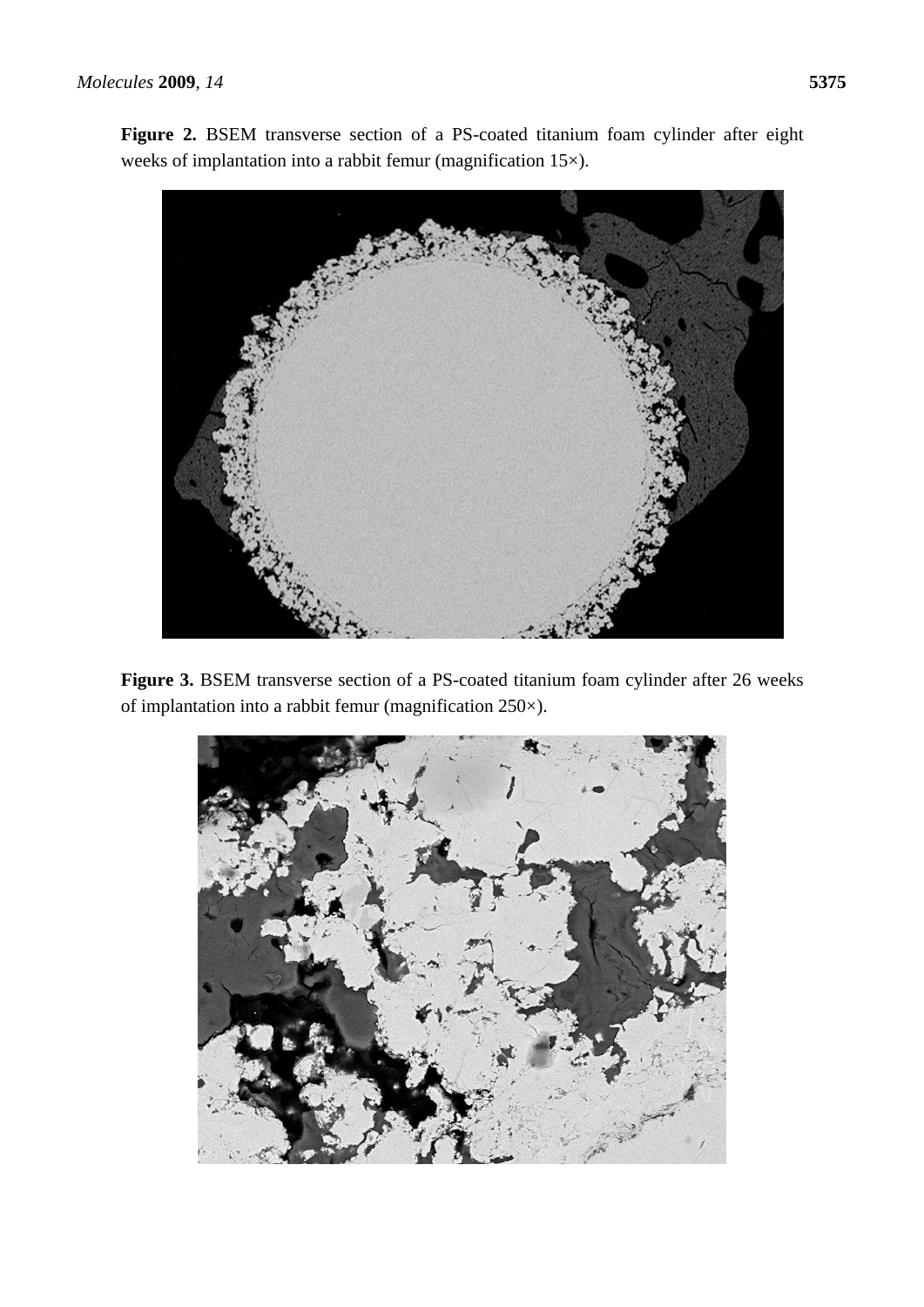The relatively slow degradation of the phospholipid coatings was obviously not able to match the fast rate of apposition of bone to the HA surface. However, taken into account the clinical problem associated to the delamination of HA coatings from the surface of metal implants, the ability of the phospholipid coatings to mediate a final tight apposition of bone to the metal implant is likely to offer a long-term clinical benefit. These promising results can be explained by the data collected *in vitro* showing the fast mineralization of the phospholipid coatings and their good substrate properties for osteoblast adhesion [72,76–77]. It can be speculated that the mineralization potential and resorption of calcium binding-phospholipids can gradually drive the in-growth of new bone tissue towards the implant surface allowing a final, intimate contact between the mineral phase and the metal. Furthermore, the lack of adverse fibrous reaction confirmed the ability of the phospholipid coatings to control the inflammatory response to the implant.

## **7. Conclusions**

During a period of about thirty years PS has been recognized as one important molecule involved in the mineralization process in bone formation. When exploited as a possible functionalisation molecule for artificial implants, this new type of biomimetic (matrix vesicle-like) biomaterial was able to promote the osteointegration of titanium implants. PS coating, uniquely re-arranged into 3-D porous gels when immersed in buffer simulating the body fluid composition showing their potential to prevent the formation of non-mineralised tissue *in vivo*. These phospholipid-based coatings have also shown the ability of affect other important component of the bone repair process, the osteoblast and the inflammatory cells. Osteoblast adhesion and proliferation was clearly enhanced on the surface of titanium implant coated with PS, while inflammatory cell adhesion was inhibited. Therefore, PS coatings seem to fulfil all the main characteristics required to the functionalisation of medical implants where osteointegration is required. However, this technology based on calcium-binding phospholipid can also be exploited to produce tissue engineering scaffolds. Recently a paper has been published about a composite scaffold for potential use in bone tissue engineering, to examine the *in vitro* reponse elicited in human mesenchymal stem cells (hMSCs); this novel biomimetic scaffold is based on a mix of bioactive glass–collagen–hyaluronic acid-PS [84].

These encouraging research projects prompt the use of this technology in clinical applications where bone repair needs to be pursued by the means of highly performing, safe and commercially sustainable biomaterials.

# **Acknowledgements**

The work on "Lipostin" was supported by an European Union funded BRITE-EURAM III Programme, Industrial and Materials Technologies, Contract number BRPR-CT97-0494.

#### **References**

1. Merolli, A.; Tranquilli, L.P. Hard tissues structures and functionality. In *Biomimetic*, *Bioresponsive*, *and Bioactive Materials*, 1st ed.; Santin, M., Phillips, G.J., Eds.; Wiley: New York, NY, USA, 2010; in press.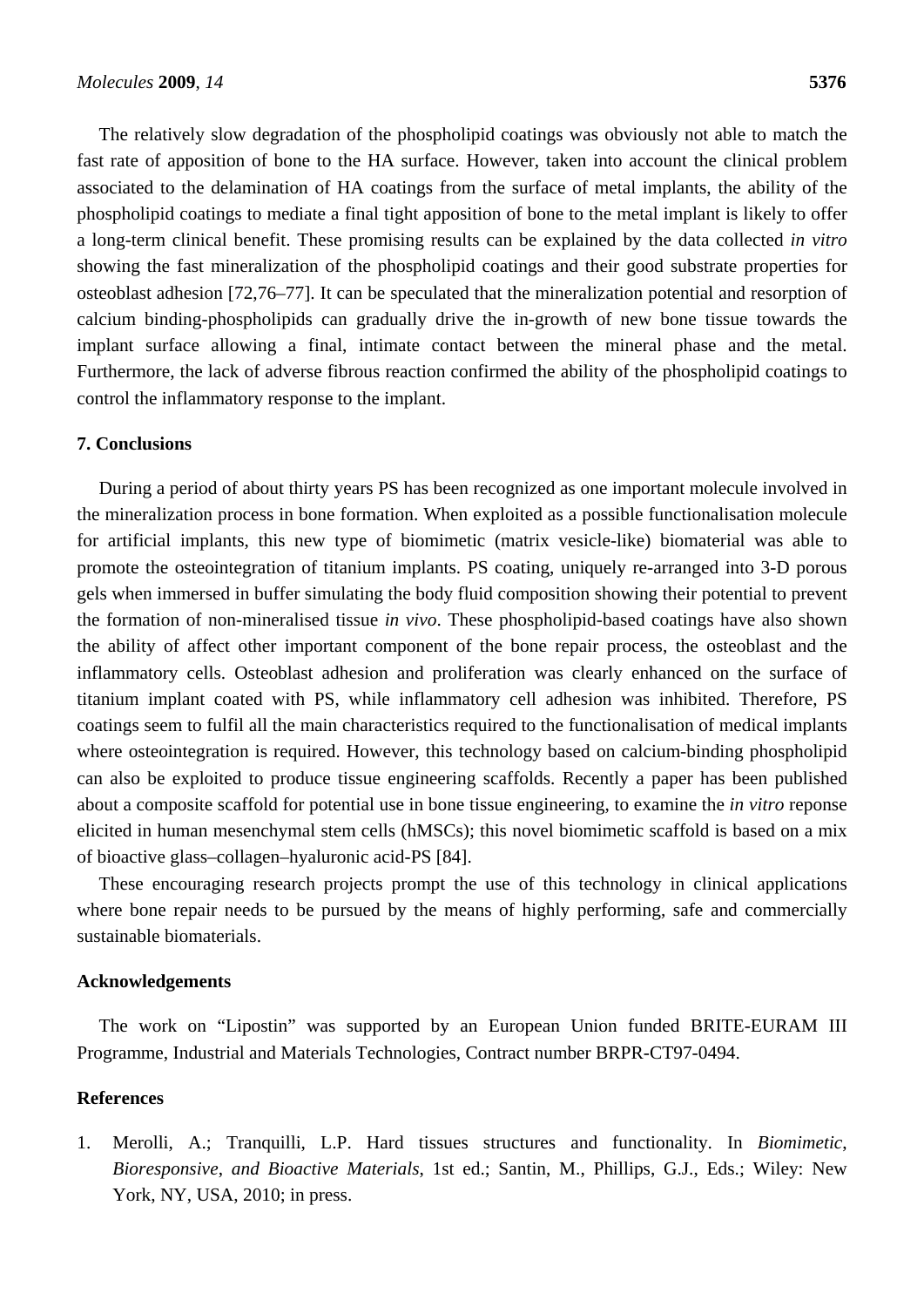- 2. Gamble, J.G. *The Musculoskeletal System. Physiological Basics*; Raven Press: New York, NY, USA, 1988; p. 50.
- 3. Arana-Chavez, V.E.; Massa, L.F. Odontoblasts: The cells forming and maintaining dentine. *Int. J. Biochem. Cell Biol.* **2004**, *36*, 1367–1373.
- 4. Wolff, J. *The Law of Bone Remodelling*; Springer-Verlag: Berlin, Heidelberg, Germany, 1986.
- 5. Pauwels, F. Developmental effects of the functional adaptation of bone. *Anat. Anz.* **1976**, *139*, 213–220.
- 6. Carter, D.R.; Orr, T.E. Skeletal development and bone functional adaptation. *J. Bone Miner. Res.* **1992**, *7* (Suppl. 2), S389–S395.
- 7. Ulstrup, A.K. Biomechanical concepts of fracture healing in weight-bearing long bones. *Acta Orthop. Belg.* **2008**, *74*, 291–302.
- 8. Schindeler, A.; McDonald, M.M.; Bokko, P.; Little, D.G. Bone remodeling during fracture repair: The cellular picture. *Semin. Cell Dev. Biol.* **2008**, *19*, 459–466.
- 9. Isaksson, H.; Gröngröft, I.; Wilson, W.; van Donkelaar, C.C.; van Rietbergen, B.; Tami, A.; Huiskes, R.; Ito, K. Remodeling of fracture callus in mice is consistent with mechanical loading and bone remodeling theory. *J. Orthop. Res.* **2009**, *27*, 664–672.
- 10. Lauterburg, M.T.; Exner, G.U.; Jacob, H.A. Forces involved in lower limb lengthening: An *in vivo* biomechanical study. *J. Orthop. Res.* **2006**, *24*, 1815–22.
- 11. Van Roermund, P.M.; ter Haar Romeny; B.M.; Hoekstra, A.; Schoonderwoert, G.J.; Brandt, C.J.; van der Steen, S.P.; Roelofs, J.M.; Scholten, F.; Visser, W.J.; Renooij, W. Bone growth and remodeling after distraction epiphysiolysis of the proximal tibia of the rabbit. Effect of electromagnetic stimulation. *Clin. Orthop. Relat. Res.* **1991**, *266*, 304–312.
- 12. Gamble, J.G. *The Musculoskeletal System. Physiological Basics. Chapter 4: Structural Components;* Raven Press: New York, NY, USA, 1988; pp. 57–80.
- 13. Anderson, H.C. Vesicles associated with calcification in the matrix of epiphyseal cartilage. *J. Cell Biol.* **1969**, *41*, 59–72.
- 14. Anderson, H.C. Matrix vesicles and calcification. *Curr. Rheumatol. Rep.* 2003, *5*, 222–226.
- 15. Anderson, H.C.; Garimella, R.; Tague, S.E. The role of matrix vesicles in growth plate development and biomineralization. *Front. Biosci.* **2005**, *10*, 822–837.
- 16. Anderson, H.C.; Clarke, H. The role of matrix vesicles in physiological and pathological calcification. *Curr. Opin. Orthop.* **2007**, *18*, 428–433.
- 17. Ali, S.Y.; Sajdera, S.W.; Anderson, H.C. Isolation and characterization of calcifying matrix vesicles from epiphyseal cartilage. *Proc. Natl. Acad. Sci. USA* **1970**, *67*, 1513–1520.
- 18. Thyberg, J.; Friberg, U. Ultrastructure and acid phosphatase activity of matrix vesicles and cytoplasmic dense bodies in the epiphyseal plate. *J. Ultrastruct. Res.* **1970**, *33*, 554–573.
- 19. Ali, S.Y.; Anderson, H.C.; Sajdera, S.W. Enzymic and electron-microscopic analysis of extracellular matrix vesicles associated with calcification in cartilage. *Biochem. J.* **1971**, *122*, 56P.
- 20. Thyberg, J.; Friberg, U. Electron microscopic enzyme histochemical studies on the cellular genesis of matrix vesicles in the epiphyseal plate. *J. Ultrastruct. Res.* **1972**, *41*, 43–59.
- 21. Anderson, H.C.; Reynolds, J.J. Pyrophosphate stimulation of calcium uptake into cultured embryonic bones. Fine structure of matrix vesicles and their role in calcification. *Dev. Biol.* **1973**, *34*, 211–227.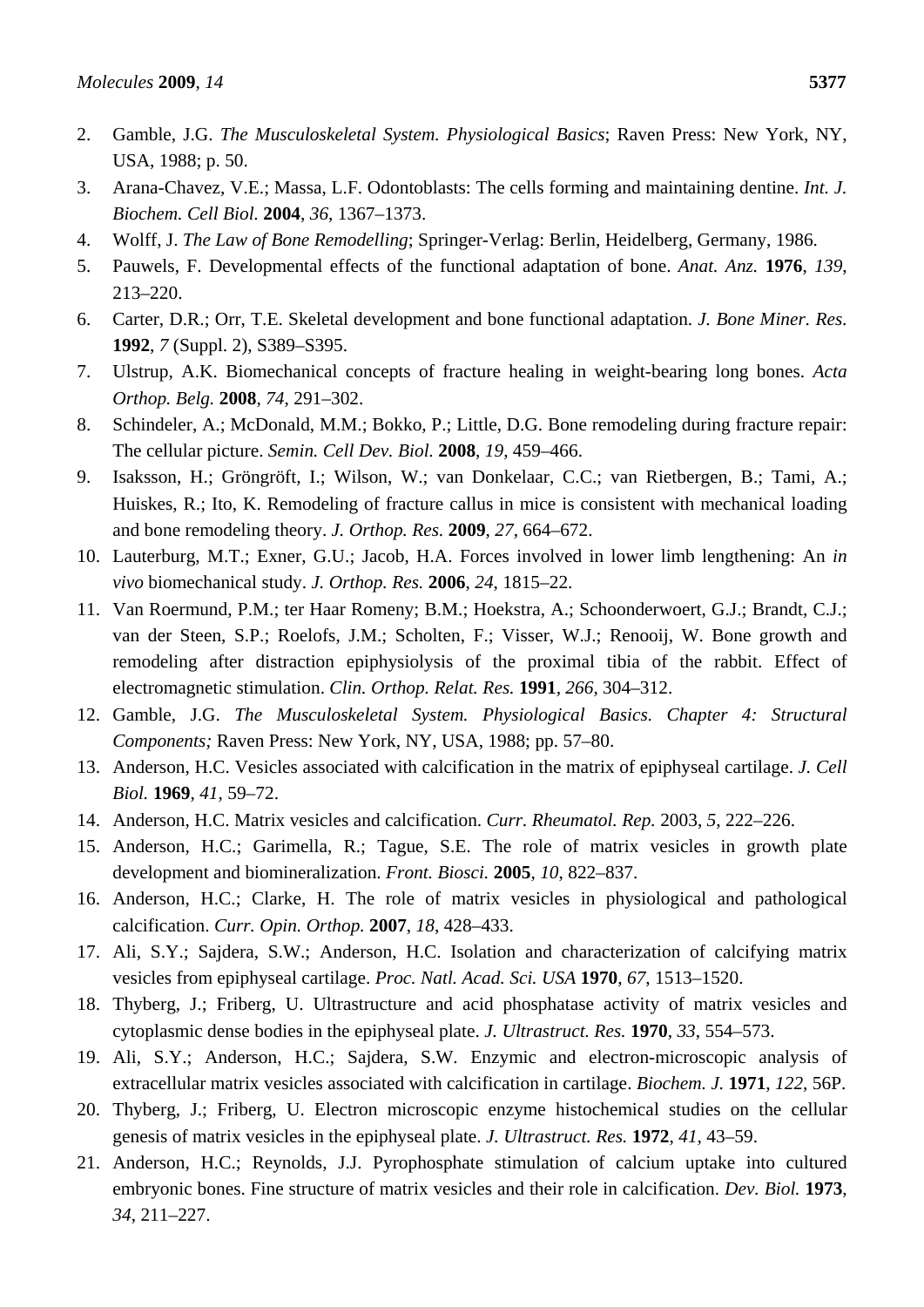- 22. Anderson, H.C. Calcifying matrix vesicles of skeletal tissues. *Annu. Meet. Am. Inst. Oral. Biol.* **1974**, 2–12.
- 23. Bonucci, E.; Gherardi, G. Histochemical and electron microscopy investigations on medullary bone. *Cell Tissue Res.* **1975**, *163*, 81–97.
- 24. Rabinovitch, A.L.; Anderson, H.C. Biogenesis of matrix vesicles in cartilage growth plates. *Fed. Proc.* **1976**, *35*, 112–116.
- 25. Bonucci, E.; Dearden, L.C. Matrix vesicles in aging cartilage. *Fed. Proc.* **1976**, *35*, 163–168.
- 26. Koenig, H. The soluble acidic lipoproteins (SALPS) of storage granules. Matrix constituents which may bind stored molecules. *Adv. Cytopharmacol.* **1974**, *2*, 273–301.
- 27. Peress, N.S.; Anderson, H.C.; Sajdera, S.W. The lipids of matrix vesicles from bovine fetal epiphyseal cartilage. *Calcif. Tissue Res.* **1974**, *14*, 275–81.
- 28. Wuthier, R.E. Lipid composition of isolated epiphyseal cartilage cells, membranes and matrix vesicles. *Biochim. Biophys. Acta* **1975**, *409*, 128–143.
- 29. Wuthier, R.E. Effect of phospholipids on the transformation of amorphous calcium phosphate to hydroxapatite *in vitro*. *Calcif. Tissue Res.* **1975**, *19*, 197–210.
- 30. Irving, J.T. Interrelations of matrix lipids, vesicles, and calcification. *Fed. Proc.* **1976**, *35*, 109–111.
- 31. Wuthier, R.E. Lipids of matrix vesicles. *Fed. Proc.* **1976**, *35*, 117–121.
- 32. Vogel, J.J.; Boyan-Salyers, B.D. Acidic lipids associated with the local mechanism of calcificaiton: A review. *Clin. Orthop. Relat. Res.* **1976**, *118*, 231–241.
- 33. Boskey, A.L.; Posner, A.S. Effect of magnesium on lipid-induced calcification: An *in vitro* model for bone mineralization. *Calcif. Tissue Int.* **1980**, *32*, 139–143.
- 34. Wu, L.N.; Genge, B.R.; Kang, M.W.; Arsenault, A.L.; Wuthier, R.E. Changes in phospholipid extractability and composition accompany mineralization of chicken growth plate cartilage matrix vesicles. *J. Biol. Chem.* **2002**, *277*, 5126–5133.
- 35. Bonucci, E. Electron microscope studies of the early stage of the calcification process: Role of matrix vesicles. *Prog. Clin. Biol. Res.* **1989**, *295*, 109–114.
- 36. Bonucci, E.; Silvestrini, G.; Mocetti, P. MC22-33F monoclonal antibody shows unmasked polar head groups of choline-containing phospholipids in cartilage and bone. *Eur. J. Histochem.* **1997**, *41*, 177–190.
- 37. Thouverey, C.; Strzelecka-Kiliszek, A.; Balcerzak, M.; Buchet, R.; Pikula, S. Matrix vesicles originate from apical membrane microvilli of mineralizing osteoblast-like Saos-2 cells. *J. Cell. Biochem.* **2009**, *106*, 127–138.
- 38. Ennever, J.; Vogel, J.J.; Riggan, L.J. Phospholipids of a bone matrix calcification nucleator. *J. Dent. Res.* **1978**, *57*, 731–734.
- 39. Stewart, P.J.; Stern, P.H. Calcium/phosphatidylserine-stimulated protein phosphorylation in bone: Effect of parathyroid hormone. *J. Bone Miner. Res.* **1987**, *2*, 281–287.
- 40. Schwartz, Z.; Sela, J.; Ramirez, V.; Amir, D.; Boyan, B.D. Changes in extracellular matrix vesicles during healing of rat tibial bone: A morphometric and biochemical study. *Bone* **1989**, *10*, 53–60.
- 41. Genge, B.R.; Wu, L.N.; Wuthier, R.E. Identification of phospholipid-dependent calcium-binding proteins as constituents of matrix vesicles. *J. Biol. Chem.* **1989**, *264*, 10917–10921.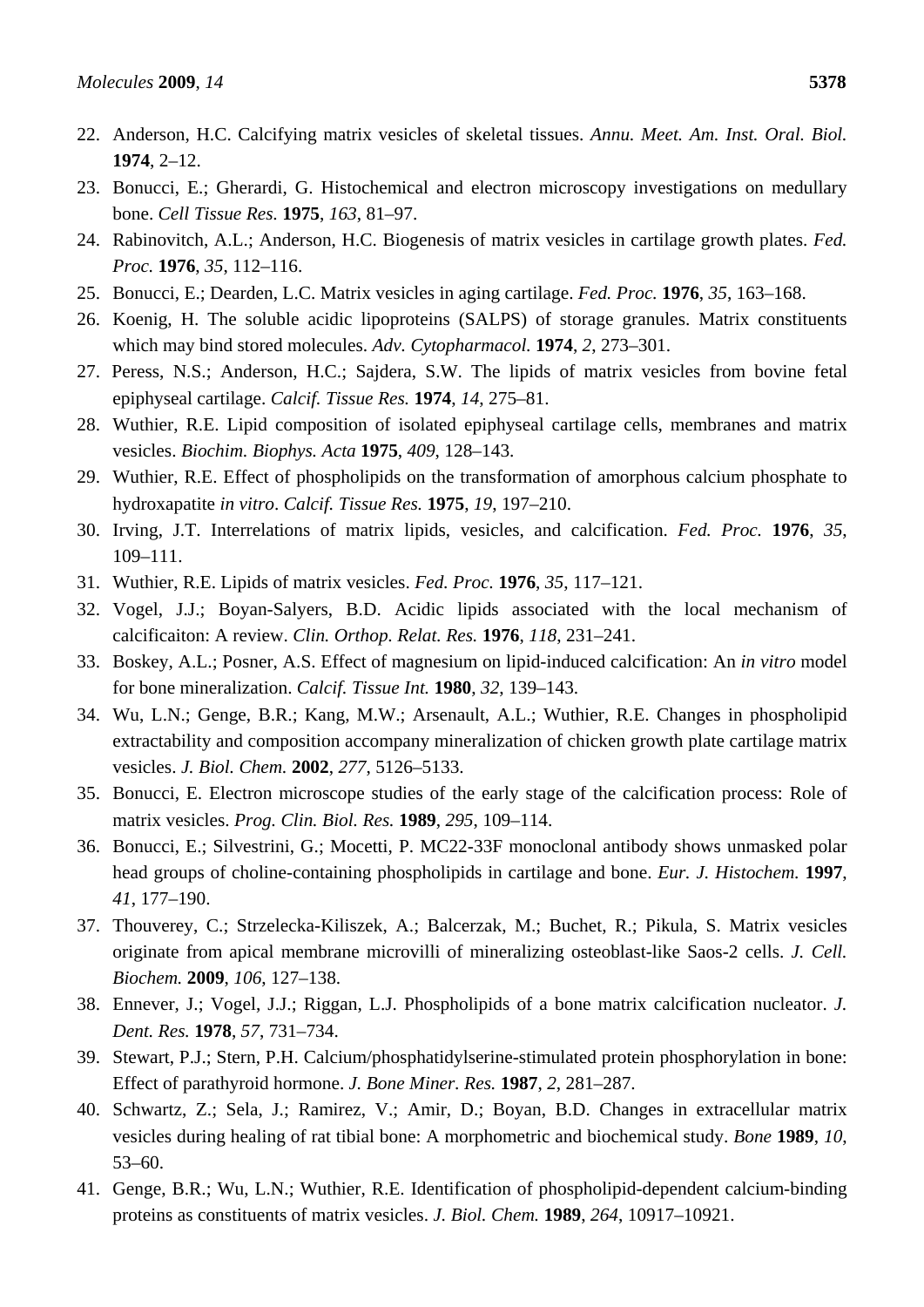- 42. Genge, B.R.; Wu, L.N.; Wuthier, R.E. Differential fractionation of matrix vesicle proteins. Further characterization of the acidic phospholipid-dependent Ca2(+)-binding proteins. *J. Biol. Chem.* **1990**, *265*, 4703–4710.
- 43. Genge, B.R.; Wu, L.N.; Adkisson, H.D., 4th; Wuthier, R.E. Matrix vesicle annexins exhibit proteolipid-like properties. Selective partitioning into lipophilic solvents under acidic conditions. *J. Biol. Chem.* **1991**, *266*, 10678–10685.
- 44. Genge, B.R.; Cao, X.; Wu, L.N.; Buzzi, W.R.; Showman, R.W.; Arsenault, A.L.; Ishikawa, Y.; Wuthier, R.E. Establishment of the primary structure of the major lipid-dependent  $Ca^{2+}$  binding proteins of chicken growth plate cartilage matrix vesicles: Identity with anchorin CII (annexin V) and annexin II. *J. Bone Miner. Res.* **1992**, *7*, 807–819.
- 45. Wu, L.N.; Genge, B.R.; Dunkelberger, D.G.; LeGeros, R.Z.; Concannon, B.; Wuthier, R.E. Physicochemical characterization of the nucleational core of matrix vesicles. *J. Biol. Chem.* **1997**, *272*, 4404–4411.
- 46. Von der Mark, K.; Mollenhauer, J. Annexin V interactions with collagen. *Cell Mol. Life Sci.* **1997**, *53*, 539–545.
- 47. Kirsch, T.; Nah, H.D.; Demuth, D.R.; Harrison, G.; Golub, E.E.; Adams, S.L.; Pacifici, M. Annexin V-mediated calcium flux across membranes is dependent on the lipid composition: Implications for cartilage mineralization. *Biochemistry* **1997**, *36*, 3359–3367.
- 48. Genge, B.R.; Wu, L.N.; Wuthier, R.E. Kinetic analysis of mineral formation during *in vitro* modeling of matrix vesicle mineralization: Effect of annexin A5, phosphatidylserine, and type II collagen. *Anal. Biochem.* **2007**, *367*, 159–66.
- 49. Genge, B.R.; Wu, L.N.; Wuthier, R.E. *In vitro* modeling of matrix vesicle nucleation: Synergistic stimulation of mineral formation by annexin A5 and phosphatidylserine. *J. Biol. Chem.* **2007**, *282*, 26035–26045.
- 50. Genge, B.R.; Wu, L.N.; Wuthier, R.E. Mineralization of annexin-5-containing lipid-calciumphosphate complexes: Modulation by varying lipid composition and incubation with cartilage collagens. *J. Biol. Chem.* **2008**, *283*, 9737–9748.
- 51. Wu, L.N.; Genge, B.R.; Wuthier, R.E. Differential effects of zinc and magnesium ions on mineralization activity of phosphatidylserine calcium phosphate complexes. *J. Inorg. Biochem.* **2009**, *103*, 948–62
- 52. Borisenko, G.G.; Iverson, S.L.; Ahlberg, S.; Kagan, V.E.; Fadeel, B. Milk fat globule epidermal growth factor 8 (MFG-E8) binds to oxidized phosphatidylserine: Implications for macrophage clearance of apoptotic cells*. Cell Death Differ.* **2004**, *11*, 943–945.
- 53. Asano, K.; Miwa, M.; Miwa, K.; Hanayama, R.; Nagase, H.; Nagata, S; Tanaka, M. Masking of phosphatidylserine inhibits apoptotic cell engulfment and induces autoantibody production in mice. *J. Exp. Med.* **2004**, *200*, 459–467.
- 54. Yoshida, H.; Kawane, K.; Koike, M.; Mori, Y.; Uchiyama, Y.; Nagata, S. Phosphatidylserinedependent engulfment by macrophages of nuclei from erythroid precursor cells. *Nature* **2005**, *437*, 754–758.
- 55. Wu, Y.; Tibrewal, N.; Birge, R.B. Phosphatidylserine recognition by phagocytes: A view to a kill. *Trends Cell Biol.* **2006**, *16*, 189–197.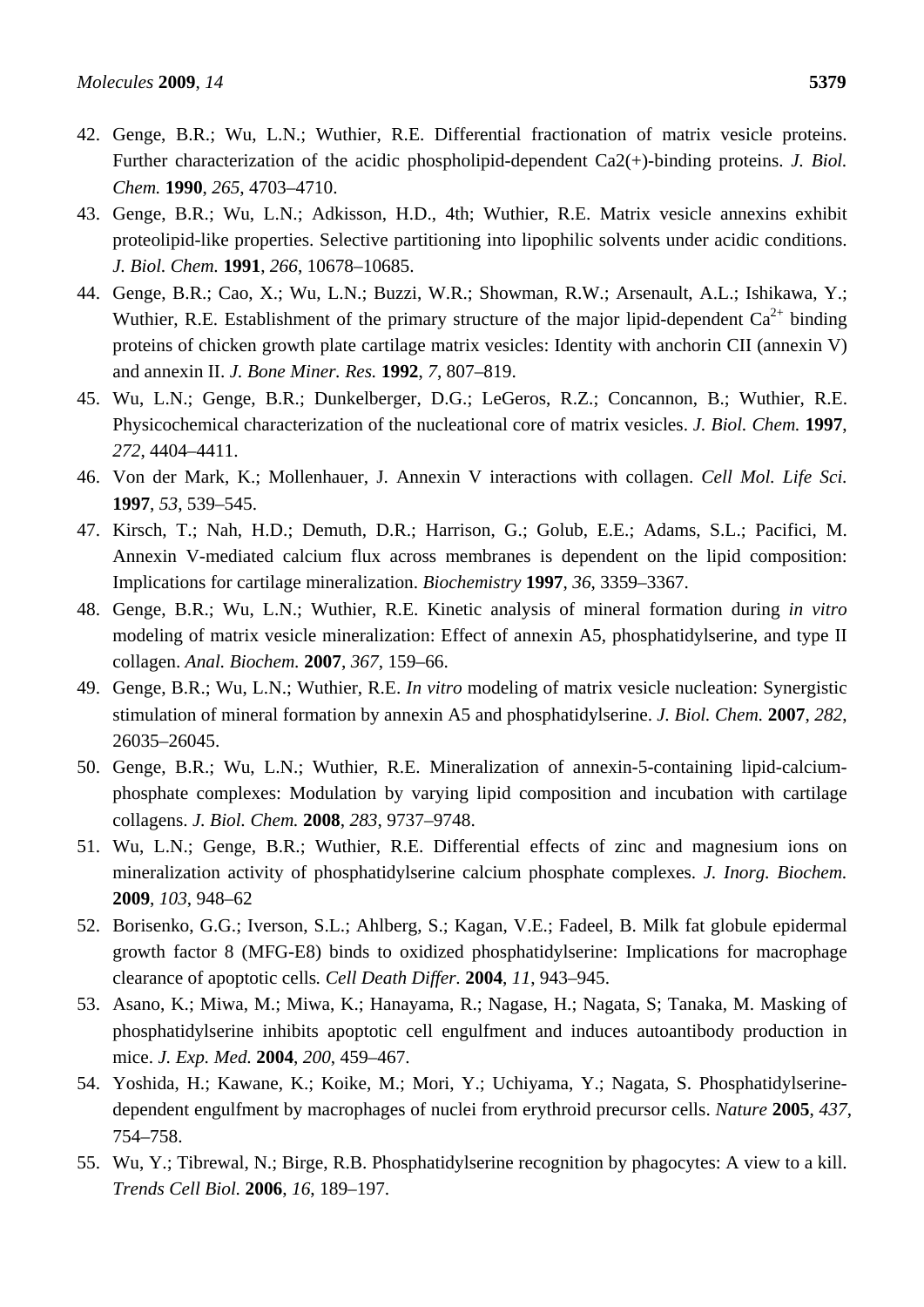- 56. Nakano, T.; Ishimoto, Y.; Kishino, J.; Umeda, M.; Inoue, K.; Nagata, K.; Ohashi, K.; Mizuno, K.; Arita, H. Cell adhesion to phosphatidylserine mediated by a product of growth arrest-specific gene 6. *J. Biol. Chem.* **1997**, *272*, 29411–29414.
- 57. Ishimoto, Y.; Ohashi, K.; Mizuno, K.; Nakano, T. Promotion of the uptake of PS liposomes and apoptotic cells by a product of growth arrest-specific gene, gas6. J. Biochem. **2000**, *127*, 411–417.
- 58. Rajotte, I.; Hasanbasic, I.; Blostein, M. Gas6-mediated signaling is dependent on the engagement of its gamma-carboxyglutamic acid domain with phosphatidylserine. *Biochem. Biophys. Res. Commun*. **2008**, *376*, 70–73.
- 59. Hanayama, R.; Tanaka, M.; Miwa, K.; Nagata, S. Expression of developmental endothelial locus-1 in a subset of macrophages for engulfment of apoptotic cells. *J. Immunol.* **2004**, *172*, 3876–3882.
- 60. Anderson, H.A.; Maylock, C.A.; Williams, J.A.; Paweletz, C.P.; Shu, H.; Shacter, E. Serumderived protein S binds to phosphatidylserine and stimulates the phagocytosis of apoptotic cells. *Nat. Immunol.* **2003**, *4*, 87–91.
- 61. Uehara, H.; Shacter, E. Auto-oxidation and oligomerization of protein S on the apoptotic cell surface is required for Mer tyrosine kinase-mediated phagocytosis of apoptotic cells. *J. Immunol.* **2008**, *180*, 2522–2530.
- 62. Savill, J.; Gregory, C. Apoptotic PS to phagocyte TIM-4: Eat me. *Immunity* 2007, *27*, 830–832.
- 63. Kobayashi, N.; Karisola, P.; Pena-Cruz, V.; Dorfman, D.M.; Jinushi, M.; Umetsu, S.E.; Butte, M.J.; Nagumo, H.; Chernova, I.; Zhu, B.; Sharpe, A.H.; Ito, S.; Dranoff, G.; Kaplan, G.G.; Casasnovas, J.M.; Umetsu, D.T.; Dekruyff, R.H.; Freeman, G.J. TIM-1 and TIM-4 glycoproteins bind phosphatidylserine and mediate uptake of apoptotic cells. *Immunity* **2007**, *27*, 927–940.
- 64. Santiago, C.; Ballesteros, A.; Martinez-Munoz, L.; Mellado, M.; Kaplan, G.G.; Freeman, G.J.; Casasnovas, J.M. Structures of T cell immunoglobulin mucin protein 4 show a metal-Iondependent ligand binding site where phosphatidylserine binds. *Immunity* **2007**, *27*, 941–951.
- 65. Miyanishi, M.; Tada, K.; Koike, M.; Uchiyama, Y.; Kitamura, T.; Nagata, S. Identification of Tim4 as a phosphatidylserine receptor. *Nature* **2007**, *450*, 435–439.
- 66. Park, D.; Hochreiter-Hufford, A.; Ravichandran, KS. The phosphatidylserine receptor TIM-4 does not mediate direct signaling*. Curr. Biol.* **2009**, *19*, 346–351.
- 67. Braun, G.; Kohavi, D.; Amir, D.; Luna, M.; Caloss, R.; Sela, J.; Dean, D.D.; Boyan, B.D.; Schwartz, Z. Markers of primary mineralization are correlated with bone-bonding ability of titanium or stainless steel *in vivo*. *Clin. Oral. Implants Res.* **1995**, *6*, 1–13.
- 68. Taylor, M.G.; Simkiss, K.; Simmons, J.; Wu, L.N.; Wuthier, R.E. Structural studies of a phosphatidyl serine-amorphous calcium phosphate complex. *Cell Mol. Life Sci.* **1998**, *54*, 196–202.
- 69. Sela, J.; Gross, U.M.; Kohavi, D.; Shani, J.; Dean, D.D.; Boyan, B.D.; Schwartz, Z. Primary mineralization at the surfaces of implants. *Crit. Rev. Oral Biol. Med.* **2000**, *11*, 423–436.
- 70. Huang, J.S.; Wu, H.F.; Hong, J.M.; Chang, F.H.; Hong, K. Effect of liposomes on mineralization in rat osteoblast-enriched cultures. *Kaohsiung J. Med. Sci.* **1999**, *15*, 187–194.
- 71. Camolezi, F.L.; Daghastanli, K.R.; Magalhaes, P.P.; Pizauro, J.M.; Ciancaglini, P. Construction of an alkaline phosphatase-liposome system: A tool for biomineralization study. *Int. J. Biochem. Cell Biol.* **2002**, *34*, 1091–1101.